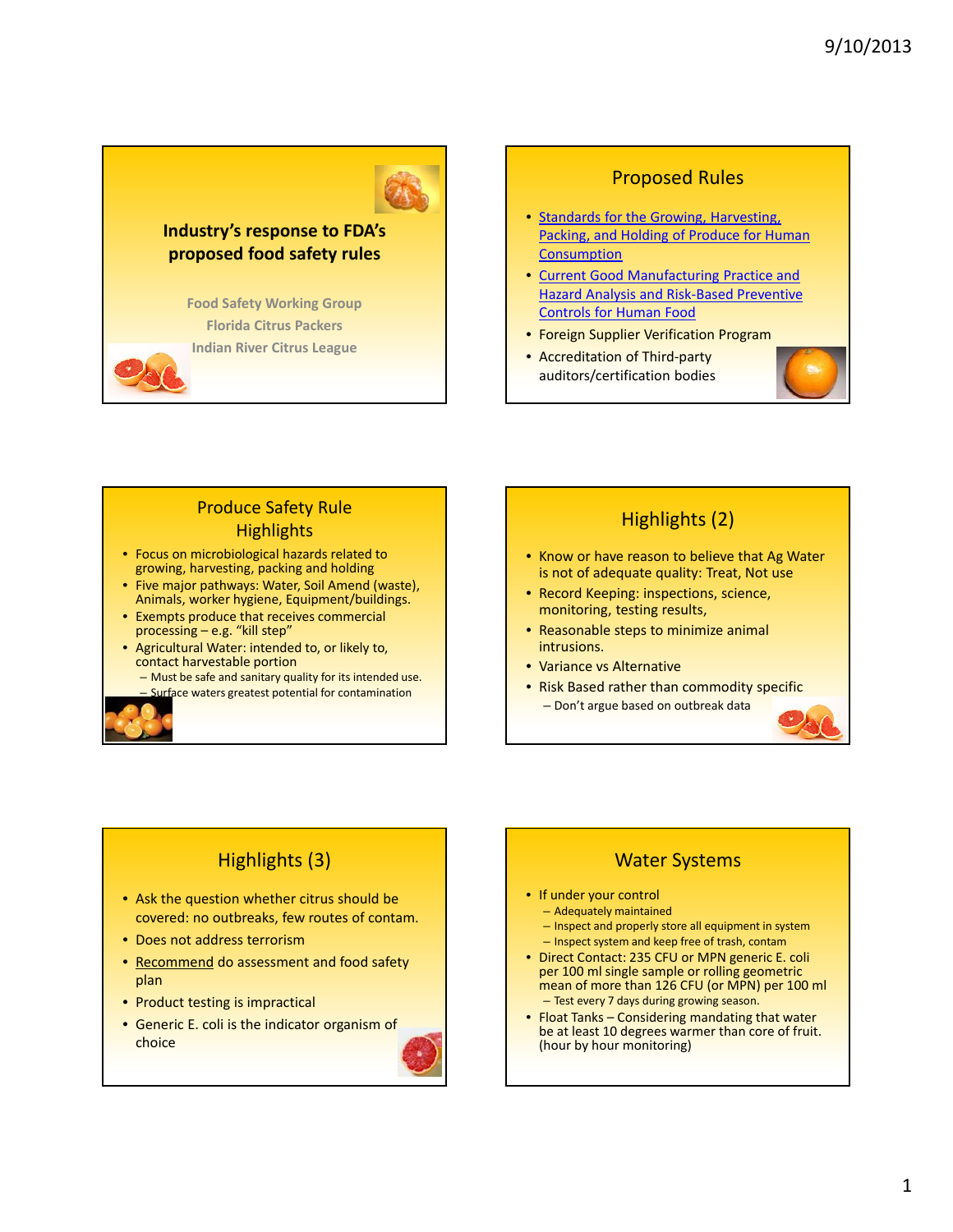# Focus of Comments

- We are bound to the use of FL Class IV Water (Ag), as part of Clean Water Act
- World Health Organization (WHO) is currently, and should remain the appropriate INTL std. for water used in citrus production.
- Explain our product and process in detail (assume nothing). Step by step risk reduction.
- Develop Risk Model for fresh FL citrus
- Further explore die‐off and intervals
- Alternative: still subject to testing requirements?

#### Comments (2)

- Testing every 7 days is not practical or necessary. Should be dictated by historic data
- Dunk Tank internalization is not a factor for citrus.
- FDA understand that on East Coast there are not alternative water sources. Not justifiable to force treatment of spray water.
- Continue to emphasize that citrus should not be covered. Low Risk. Few Routes.

### Preventive Controls

- Require covered facilities to maintain a food safety plan, institute preventive controls to mitigate hazards, monitor and verify controls, corrective actions and records.
- Applies to all facilities that are required to register with FDA under FDA's current food facility registration regulations (section 415 FD&C Act), unless exempt (does not include farms).
- Includes manufacturing/processing: includes waxing and cooling.

# Who is Exempt?

- Sales < \$500k, more than half sales to consumers and local retail/restaurant within state or 275 miles
- Very Small Business
- Farms: pack or hold food, provided that all food used is grown, raised or consumed on that farm or another farm under same ownership.

## Focus of Comments:

• Operations that handle just intact produce should be regulated by the Produce Safety rule, regardless of size, type of produce handled, who grew it, how far from where it was grown or how many steps in the supply chain the produce had gone through since it left the farm.

# Focus of Comments (2)

- The Produce Safety rule, as proposed, already has sufficient requirements to cover the most likely potential sources of contamination in a post‐harvest handling operation, and the added requirements in the proposed Preventive Controls rule would be overkill for many such operations.
- Waxing, cooling, fumigation, sprout inhibition, ripening and other such treatments that intact produce may experience during farm handling should also be considered "farming" regardless of the size operation, and should not be a reason to relegate an operation to Preventive Controls